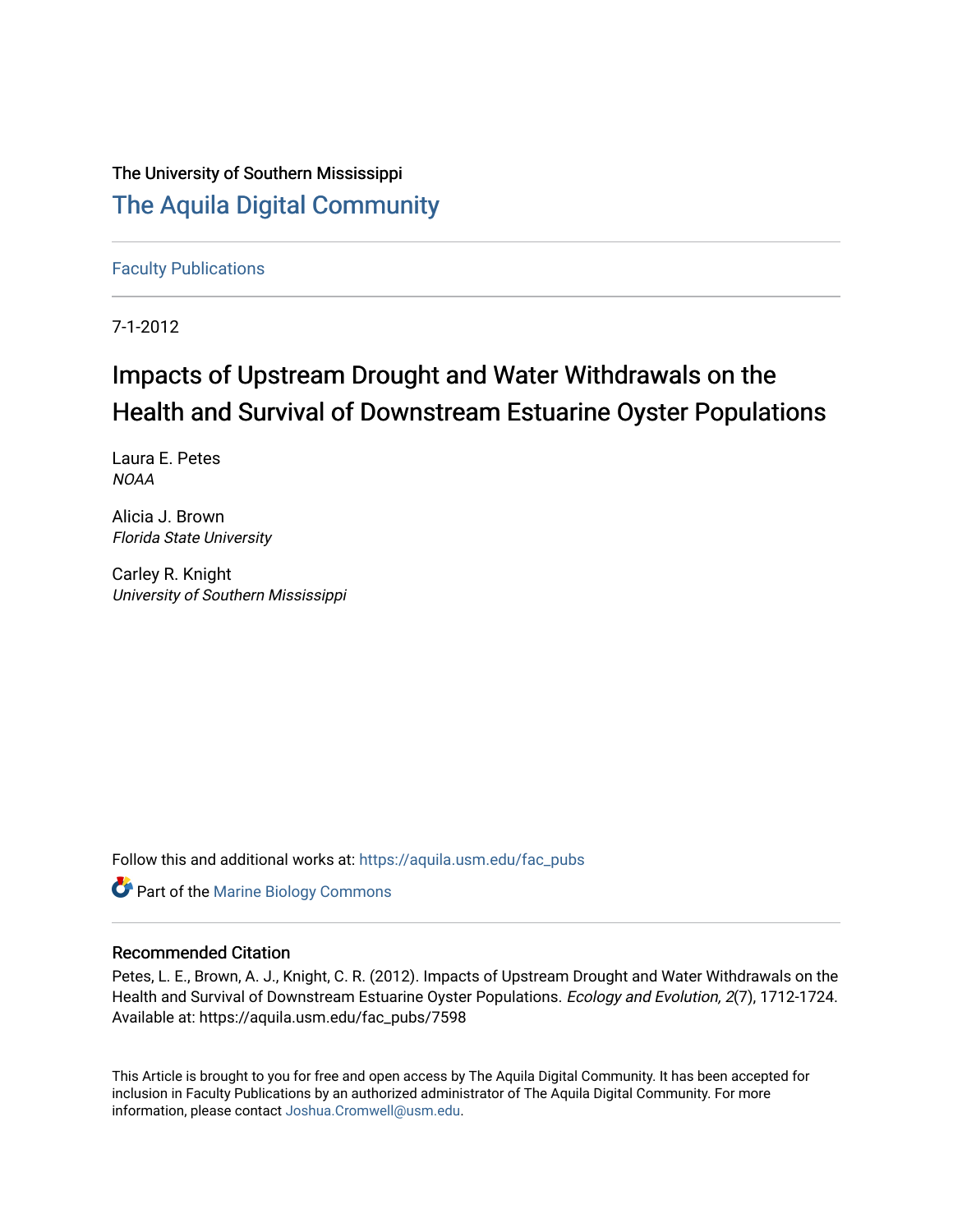## Open Access

## **Impacts of upstream drought and water withdrawals on the health and survival of downstream estuarine oyster populations**

Laura E. Petes<sup>1,2</sup>, Alicia J. Brown<sup>2</sup> & Carley R. Knight<sup>3</sup>

1Climate Program Office, National Oceanic & Atmospheric Administration, SSMC3, 1315 East-West Highway, Silver Spring, Maryland 20910 2Florida State University Coastal & Marine Laboratory, 3618 Highway 98, St. Teresa, Florida 32358 <sup>3</sup>Gulf Coast Research Laboratory, University of Southern Mississippi, 703 East Beach Drive, Ocean Springs, Mississippi 39564

#### **Keywords**

Apalachicola, climate change, Dermo disease, drought, estuary, oyster, water.

#### **Correspondence**

Laura E. Petes, Climate Program Office, National Oceanic & Atmospheric Administration, SSMC3, 1315 East-West Highway, Silver Spring, MD 20910. Tel: (301) 734-1235; Fax: (301) 713-0518; E-mail: Laura.Petes@noaa.gov

This study was funded by the Florida State University Coastal and Marine Laboratory, and the NOAA Climate Program Office provided generous support for the publication of this manuscript.

Received: 30 April 2012; Revised: 6 May 2012; Accepted: 8 May 2012

*Ecology and Evolution* **2012; 2(7): 1712–1724**

doi: 10.1002/ece3.291

#### **Abstract**

Increases in the frequency, duration, and severity of regional drought pose major threats to the health andintegrity of downstream ecosystems. During 2007–2008, the U.S. southeast experienced one of the most severe droughts on record. Drought and water withdrawals in the upstream watershed led to decreased freshwater input to Apalachicola Bay, Florida, an estuary that is home to a diversity of commercially and ecologically important organisms. This study applied a combination of laboratory experiments and field observations to investigate the effects of reduced freshwater input on Apalachicola oysters. Oysters suffered significant disease-related mortality under high-salinity, drought conditions, particularly during the warm summer months. Mortality was size-specific, with large oysters of commercially harvestable size being more susceptible than small oysters. A potential salinity threshold was revealed between 17 and 25 ppt, where small oysters began to suffer mortality, and large oysters exhibited an increase in mortality. These findings have important implications for watershed management, because upstream freshwater releases could be carefully timed and allocated during stressful periods of the summer to reduce disease-related oyster mortality. Integrated, forward-looking water management is needed, particularly under future scenarios of climate change and human population growth, to sustain the valuable ecosystem services on which humans depend.

### **Introduction**

The global availability of fresh water is under threat from both climate change and human population growth. Climate change is altering patterns in precipitation, leading to increases in the frequency and severity of drought events (IPCC 2007). Drought-related water shortages are compounded by human population growth and increased extractions to meet municipal and agricultural demands (Vörösmarty et al. 2000). The global water crisis is predicted to be particularly severe at midlatitudes and in the subtropics (Arnell 1999), with serious consequences for ecosystem and human health (Duda and El-Ashry 2000).

Water shortages often lead to conflicts between upstream users and downstream demands. When bodies of water cross jurisdictional boundaries, these conflicts are especially difficult to resolve and can present major challenges for resource management. For example, water in many regions of Africa is already scarce, and over 85% of the continent's water resources cross national borders, creating the potential for conflicts and a need for more integrated management (Ashton 2002). The Colorado River in the United States has the most complete water allocation of any river in the world (Christensen et al. 2004). However, climate change is predicted to lead to more droughts in the Colorado River basin, leading to more demand for water than the River will be able to supply (Christensen et al. 2004).

While the arid U.S. southwest has been coping with drought and interstate water allocation issues for over 80 years, these challenges are relatively nascent in the U.S.

c 2012 The Authors. Published by Blackwell Publishing Ltd. This is an open access article under the terms of the Creative Commons Attribution Non Commercial License, which permits use, distribution and reproduction in any medium, provided the original work is properly cited and is not used for commercial purposes.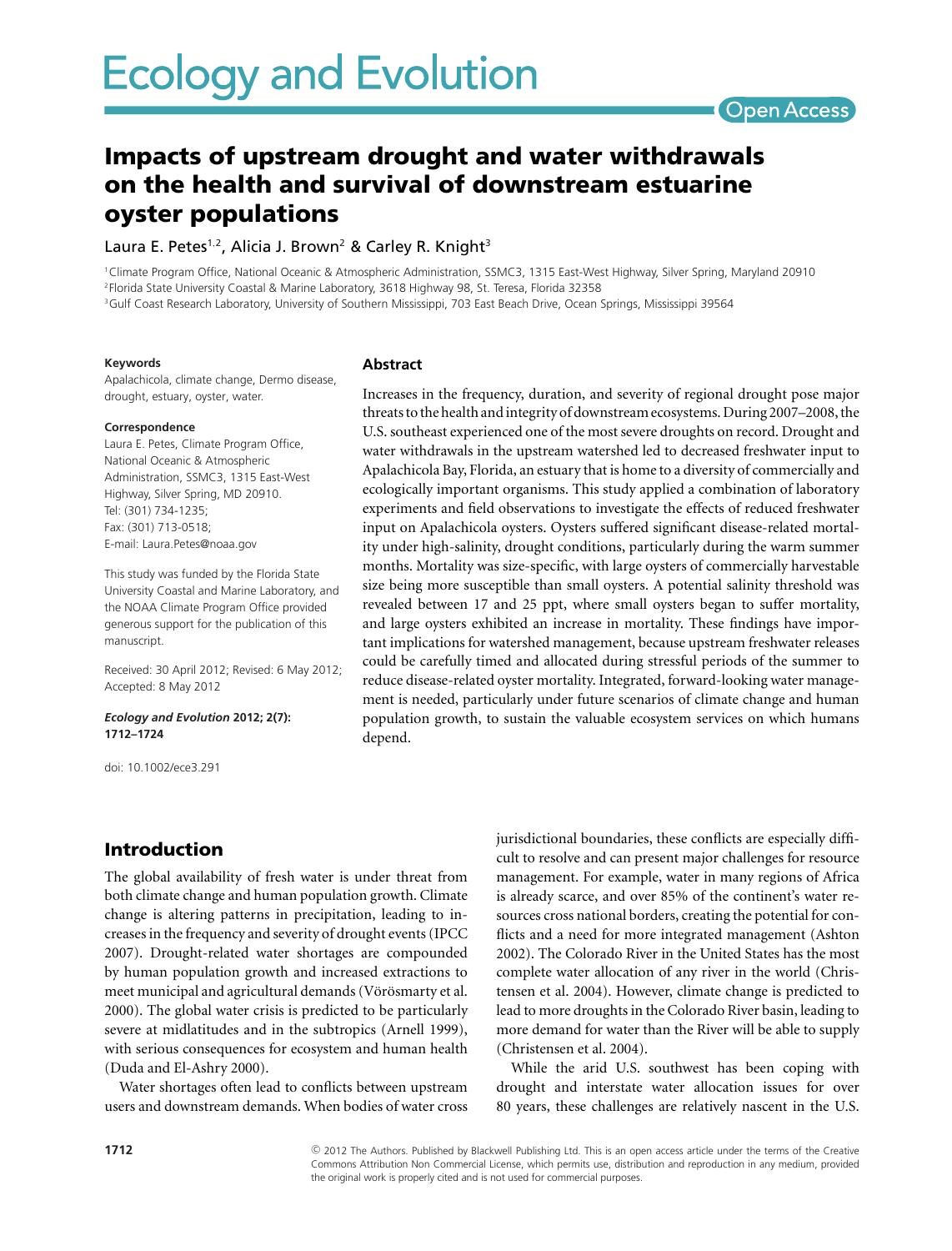

**Figure 1.** (a) Map of Apalachicola–Chattahoochee–Flint watershed. (b) Close-up of Apalachicola Bay, indicating locations of the sites East Bay, Cat Point, and Dry Bar. (c) Oysters (*Crassostrea virginica*) in the laboratory tank experiment.

southeast (Ruhl 2005). Seasonal precipitation in the summer and winter has declined by nearly 10% in the eastern part of the region since the early 1900s, and the overall percentage of the U.S. southeast in drought has increased in recent decades (USGCRP 2009). Reduced precipitation in the southeast region, coupled with increases in societal demand for water, has resulted in water shortages that are leading to impacts on the economy and the ecosystems (USGCRP 2009).

The Apalachicola–Chattahoochee–Flint (ACF) River Basin, at  $50,000 \text{ km}^2$ , is one of the larger contiguous watersheds in the United States, flowing through Georgia, Alabama, and Florida (Fig. 1a). Extensive water allocation and damming of the ACF River Basin began in the 1950s, and freshwater extraction has increased over timewith population growth (USACE 1998). The U.S. Army Corps of Engineers (USACE) oversees water releases from the five major dams in the Chattahoochee River. Farthest upstream is Buford Dam (Buford, GA), forming Lake Sidney Lanier, which is currently the primary source of drinking water for the metropolitan Atlanta area. TheWoodruff Dam (Chattahoochee, FL), forming Lake Seminole, is the farthest downstream dam and controls releases into the free-flowing Apalachicola River at the tristate border (FL, GA, and AL).

Approximately 7 million people reside in the ACF watershed, over 5 million of whom live in the metropolitan Atlanta, GA area (Ruhl 2005). From 2000 to 2006, metropolitan Atlanta exhibited the fastest growth rate of any U.S. city, according to the U.S. Census Bureau (2007). In 15 years (1982–1997), the population of the metropolitan Atlanta area increased by 60%, while simultaneously increasing its urbanized land by a disproportionate 80% (Fulton et al. 2001), making it one of the most "sprawling" cities in the U.S. (Burchfield et al. 2004). Such rapid changes in human population size and land use create challenges for maintaining adequate water quality and quantity (Karr 1991).

Approximately 2 billion liters of water per day are removed from the upper Chattahoochee River to supply Atlanta's drinking water, and additional removals occur in the lower Chattahoochee and Flint Rivers for agricultural irrigation (Ruhl 2005). As a result of increasing drought and water use in the ACF River Basin, interstate "water wars" have ensued, with Georgia fighting to withhold water in upstream reservoirs for municipal needs, and Alabama and Florida demanding water releases to fuel downstream agricultural and estuarine productivity (Ruhl 2005). These wars have resulted in court battles, extending through the level of U.S. District Court. However, after 20 years of litigation and failed attempts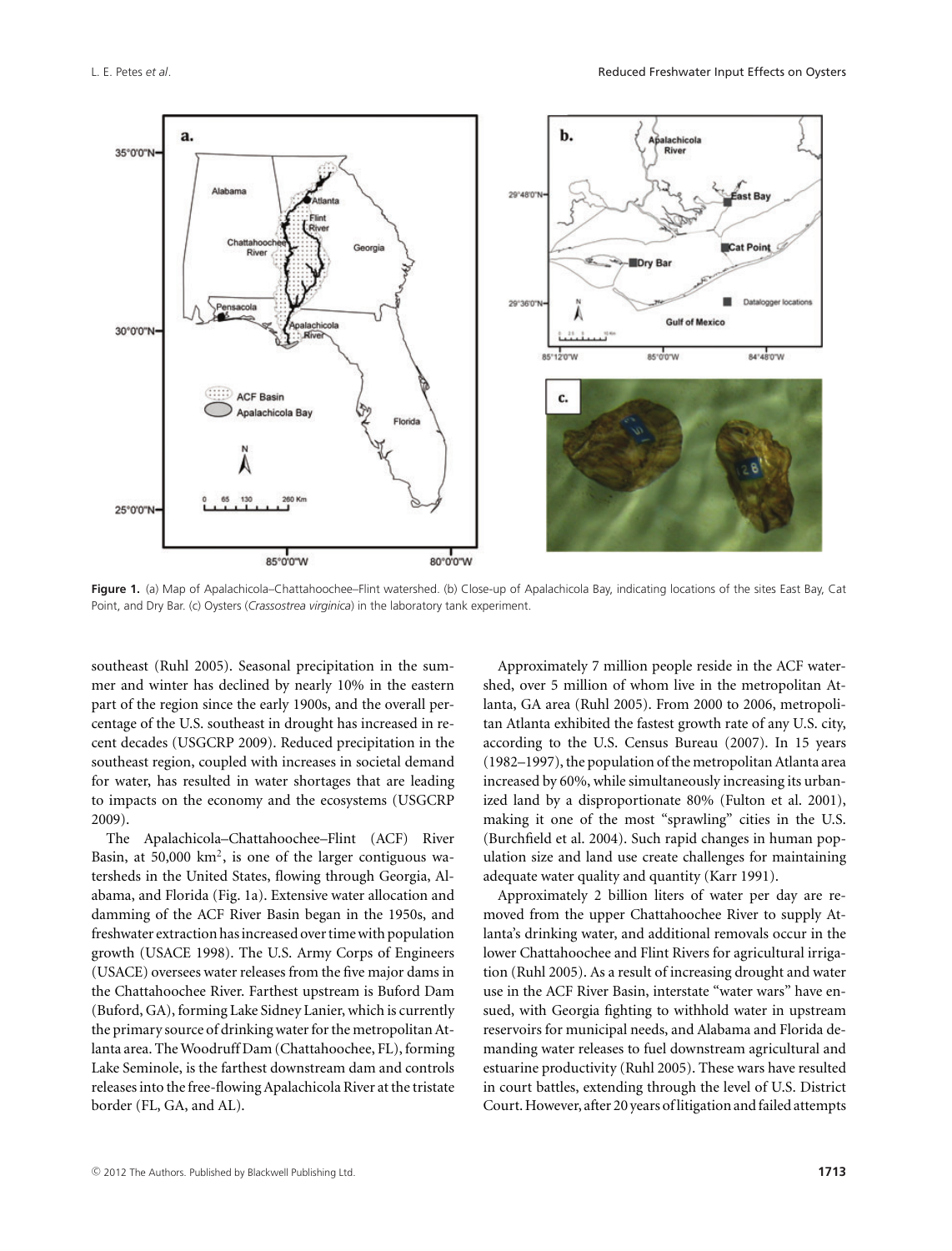to create an inter-state compact, there is still no resolution (Ruhl 2005).

A severe regional drought occurred in the U.S. southeast in 2007, the second-driest year on record for Atlanta (CRS 2008). Reduced runoff into the ACF watershed led to the lowest levels ever recorded in Lake Lanier, with impacts on downstream reservoirs (CRS 2008). The USACE adopted the Interim Operating Plan (IOP) for ACF dam management in 2006, setting the minimum flow requirement for Woodruff Dam at 5000 cubic feet per second (cfs) to protect downstream threatened and endangered speciesin the Apalachicola River (CRS 2008). In November 2007, due to the severity and duration of the drought, the USACE began to manage the ACF dams under an Exceptional Drought Operations (EDO) amendment to the IOP, which decreased the minimum flow requirement to 4500 cfs at Woodruff Dam until June 2008 (CRS 2008).

There are serious concerns about the impacts of reduced freshwater input on the biologically rich and economically important habitats of the Apalachicola watershed (Fitzhugh and Richter 2004; Ruhl 2005). Many rare, endemic, threatened, and endangered plant and animal species reside within the Apalachicola River basin (Ziewitz 2005; Edmiston 2008). Downstream, the estuary is one of the more diverse and productive ecosystems in the world (Livingston 1991). The Apalachicola National Estuarine Research Reserve (ANERR) includes  $1000 \text{ km}^2$  of estuarine waters and provides critical foraging and nursery habitat for diverse fish and invertebrate assemblages that are commercially and recreationally harvested (Edmiston 2008). Salinity in Apalachicola Bay is highly dynamic and, depending on season and freshwater input, varies anywhere from almost entirely fresh (3 parts per thousand [ppt]) to entirely marine (33 ppt; Livingston et al. 2000). Under conditions of normal river flow, phytoplankton productivity is high in the estuary, supporting rapid growth rates of filter-feeding invertebrates, such as oysters (Livingston et al. 1997).

Estuarine oysters are ideal indicator organisms for studying the impacts of reduced freshwater input on ecosystem health due to their high abundance, sensitivity to changes in salinity, and economic and ecological importance. Apalachicola Bay produces 90% of the oysters (*Crassostrea virginica*) for human consumption in Florida and 10% of the oysters for the entire United States (USACE 1998). Over the past two decades, approximately 600–1100 oyster harvesters have worked at the Bay annually, resulting in average dockside oyster landings of 1.5–2 million pounds (∼680–900 metric tons) per year (Edmiston 2008). Commercial oyster harvesters rely on the river-dominated productivity of the estuarine environment, and resulting rapid growth rates and high reproductive output of Apalachicola oysters, for their income. Historically, the oyster industry has accounted for nearly half of the income of Franklin County (Whitfield and Beaumariage 1977). In

addition to being economically important, oysters serve as valuable ecosystem engineers through modifying flow, filtering water, and enhancing diversity by providing threedimensional habitat for hundreds of species (Wells 1961; Lenihan 1999; Coen and Grizzle 2007).

In recent decades, oyster populations have declined on the Gulf of Mexico and Atlantic Coasts of the United States, primarily due to a combination of overharvesting, disease, poor recruitment, and the loss of reef structural integrity (MacKenzie 1996; Seavey et al. 2011). Oyster population size, and therefore catch per unit effort, is negatively correlated with reduced freshwater input (Wilber 1992). Possible explanations for this pattern include sublethal stress effects of high salinity on growth and reproduction, as well as increased exposure to marine predators and diseases that would otherwise be kept in check by low salinity.

A major threat to oysters is "Dermo" disease (*Perkinsus marinus*), a protozoan parasite that is found from the Gulf of Mexico to Maine and thrives in high-salinity conditions. Transmission occurs when oysters ingest infective stages of parasites that are released into the water column from heavily infected oysters that are dying or decaying (Ragone Calvo et al. 2003). Infections can lead to reproductive suppression (Barber 1996) and/or mortality (La Peyre et al. 2003) in oyster hosts. Dermo is more virulent and lethal when salinity and water temperature are high in the summer and fall (Chu and Volety 1997) than in winter months, when cold water inhibits parasite activity (Chu and LaPeyre 1993). Most infections occur during an oyster's first year of life and become lethal in their second or third year (Ford and Tripp 1996). Therefore, larger, older oysters are predicted to be more susceptible to Dermo-related mortality than smaller oysters (Powell et al. 1997).

The objectives of this study were to:

- Investigate the effects of local (i.e., rainfall) and regional (i.e., upstream dam releases) freshwater input on estuarine salinity.
- Survey the health and condition of oyster populations during a severe and prolonged drought event.
- Test the effects of salinity and seasonality on oyster disease using controlled laboratory experiments.
- Provide information on salinity thresholds to inform water resource, estuarine, and fisheries management.

## **Materials and Methods**

#### **Environmental monitoring**

Streamflow during the drought of 2007–2008 was compared to historical streamflow (from 1930 to 2008) using the U.S. Geological Survey (USGS) Streamflow Duration Hydrograph Builder (http://waterwatch.usgs.gov/index.php) for USGS station 02358000 (30°42′03″ N, 84°51′33″ W). This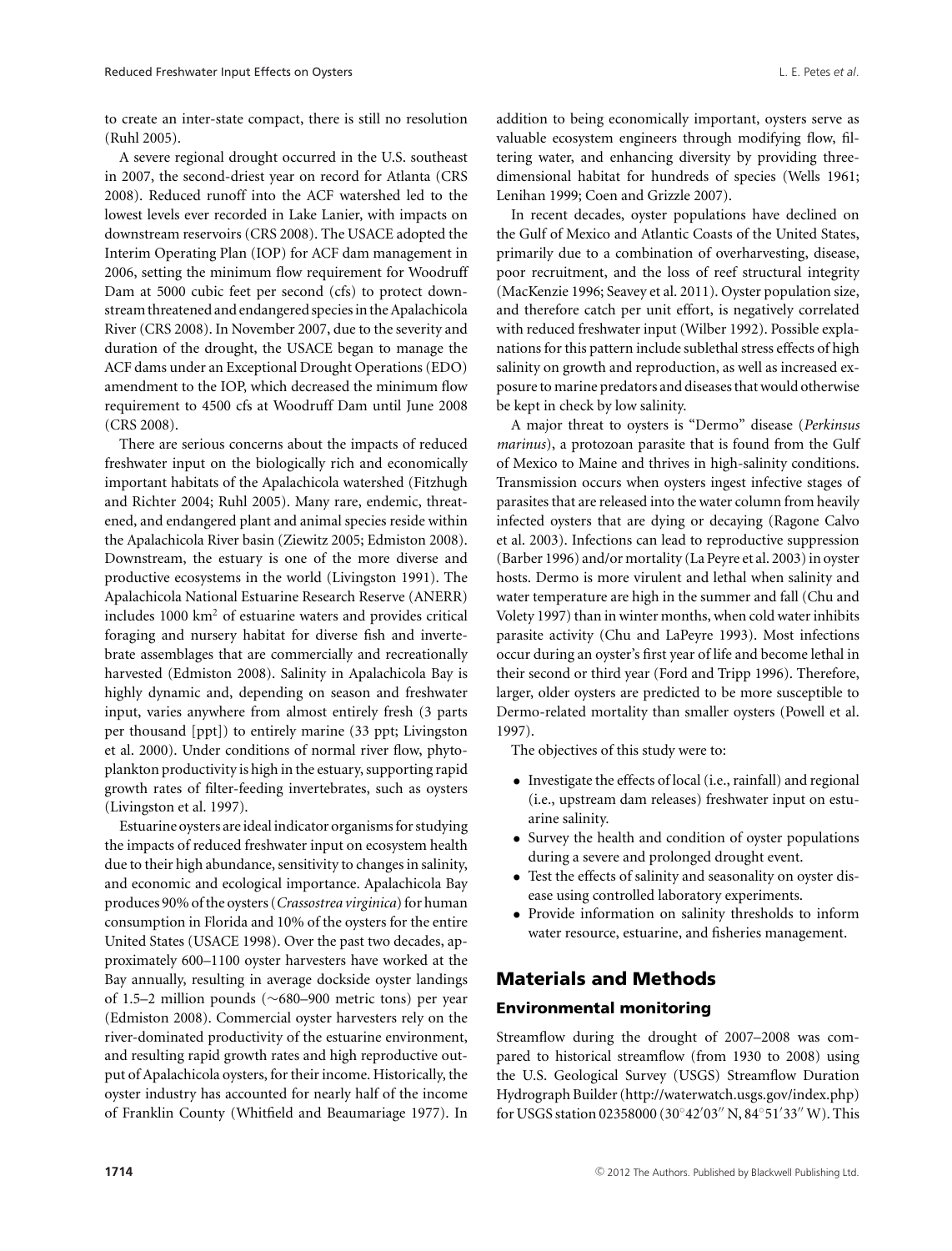station is 1 km below Woodruff Dam, FL, at the confluence of the Chattahoochee and Flint Rivers at the GA–AL–FL tristate border, which is 173 km above the mouth of the Apalachicola River. This site serves as a good proxy for assessing the Apalachicola River's influence on coastal systems, as flow rates are highly correlated with downstream streamflow (Morey et al. 2009).

Temperature and salinity were recorded continuously (every 15 min) for two years (January 2007–December 2008) using YSI-6600 EDS sondes (YSI Inc., Yellow Springs, OH) maintained by the ANERR at three sites in Apalachicola Bay, FL (Fig. 1b):

- East Bay (29°47′8.88′ N, 84°52′30.72′ W), a site in the northeast of the Bay that typically exhibits lower salinity and is highly influenced by freshwater input;
- Cat Point  $(29°42'7.56'' \text{ N}, 84°52'48.72'' \text{ W})$ , a major oyster bar in the eastern Bay;
- Dry Bar (29°40′28.92″ N, 85°03′29.88″ W), a major oyster bar in the western Bay.

Rainfall was recorded continuously using a Tipping Bucket Rain Gauge (Model TE525, Campbell Scientific, Inc., Logan, UT) at a weather station maintained by ANERR in East Bay (29°47′27.24″ N, 84°53′0.24″ W). Discharge data from Woodruff Dam (30°42′29″N, 84°51′47″ W) were made available by the USACE at: http://water.sam.usace.army.mil/acfframe.htm.

#### **Oyster disease surveys**

Monthly surveys of oyster condition and disease were performed at Cat Point and Dry Bar, two of the major oyster reefs in Apalachicola Bay, from November 2007 to December 2008. Oysters (Fig. 1c) were collected at ∼1.8 m depth using hand tongs, which are iron rakes (∼1 m in width) attached to 4-m long wooden handles that are manually controlled to scissor and rake the bottom. At each of the two sites, 28–30 oysters of various sizes were collected, with the exception of the November 2007 sampling date, when only 18 oysters from Dry Bar and 20 oysters from Cat Point were collected. Oysters were cleaned on the boat, and all fouling organisms (primarily attached juvenile and adult oysters, barnacles, and mussels) were removed. The oysters were then shipped live to the Virginia Institute of Marine Science (VIMS) in Gloucester Point, VA, for condition and disease analyses as described in the "Condition and disease analyses" section.

#### **Oyster tank experiments**

To evaluate the seasonal effects of salinity and temperature on disease in oysters, laboratory tank experiments were conducted twice: once in the winter and once in the summer. Oysters were collected using hand tongs at Dry Bar (February 7, 2008, for winter experiment, June 4, 2008, for summer experiment) and were cleaned and separated as described above. They were then transported on ice to the Florida State University Coastal & Marine Laboratory (FSUCML) in St. Teresa, FL for acclimation prior to experiment initiation.

Oysters were acclimated in a temperature-, light-controlled environmental chamber at FSUCML. Eighty oysters, 40 large (length >70 mm; range 70.1–108.1 mm) and 40 small (length <70 mm; range 36.3–70.0 mm) were placed into each of four acclimation tanks. For both the winter and summer experiments, oysters were acclimated for one week at ambient salinity (24 ppt in winter experiment, 30 ppt in summer experiment) and temperature (15◦C in winter experiment, 25℃ in summer experiment). These ambient conditions were based on the average temperature and salinity values in Apalachicola Bay as recorded by ANERR data loggers during the three to four weeks prior to acclimation for each experiment (winter and summer). During acclimation, oysters were fed 2 mL (∼9.2 billion cells of *Isochrysis galbana* 1800 culture (ISO QT; Reed Mariculture Inc., Campbell, CA) daily with a disposable Pastuer pipette.

Salinities for acclimation and experimental treatments were established by mixing fresh water (nonchlorinated well water) with sea water to achieve the desired treatment level (measured using a YSI-85 handheld instrument; YSI Inc., Yellow Springs, OH). Prior to addition to the tanks, water was filtered through 50, 10, and 1  $\mu$ m mesh filter bags to remove particulate matter. Once tanks were filled, water in each tank was aerated using bubblers and filtered continuously with an aquarium pump connected with tubing to a PVC pipe (10.2 cm diameter) filled with crushed oyster shell and filter material. Filters were turned off for 4 h each day during feeding.

The following protocol was identical for both the winter and summer experiments. Salinity was manipulated as described above to achieve the following four treatments: 9 ppt, 17 ppt, 25 ppt, and 33 ppt (*n* = 4 tanks per treatment; 16 tanks total), spanning an evenly distributed, realistic range of estuarine salinity values. Temperature was held constant (at 15◦C in winter experiment, 25◦C in summer experiment) throughout the duration of each experiment, and lights were set on a daily 12 h:12 h light:dark cycle (light from 7:00 AM–7:00 PM).

On the first day of each experiment (February 14, 2008, for winter; June 11, 2008, for summer), oysters were removed from acclimation tanks, individually labeled with numerical tags, measured to the nearest 0.1 mm, and weighed to the nearest 0.1 g. They were then randomly assigned to one of the 16 tanks ( $n = 4$  per salinity treatment), such that there were 10 large (>70 mm length) and 10 small (<70 mm length) oysters per tank.

Each tank was individually and continuously aerated and filtered as described above throughout the experiments. Each tank was provided with 0.5 mL (∼2.3 billion cells) of *I. galbana* 1800 culture daily, and filters were turned off for 4 h during feeding. Partial (50%) water changes were performed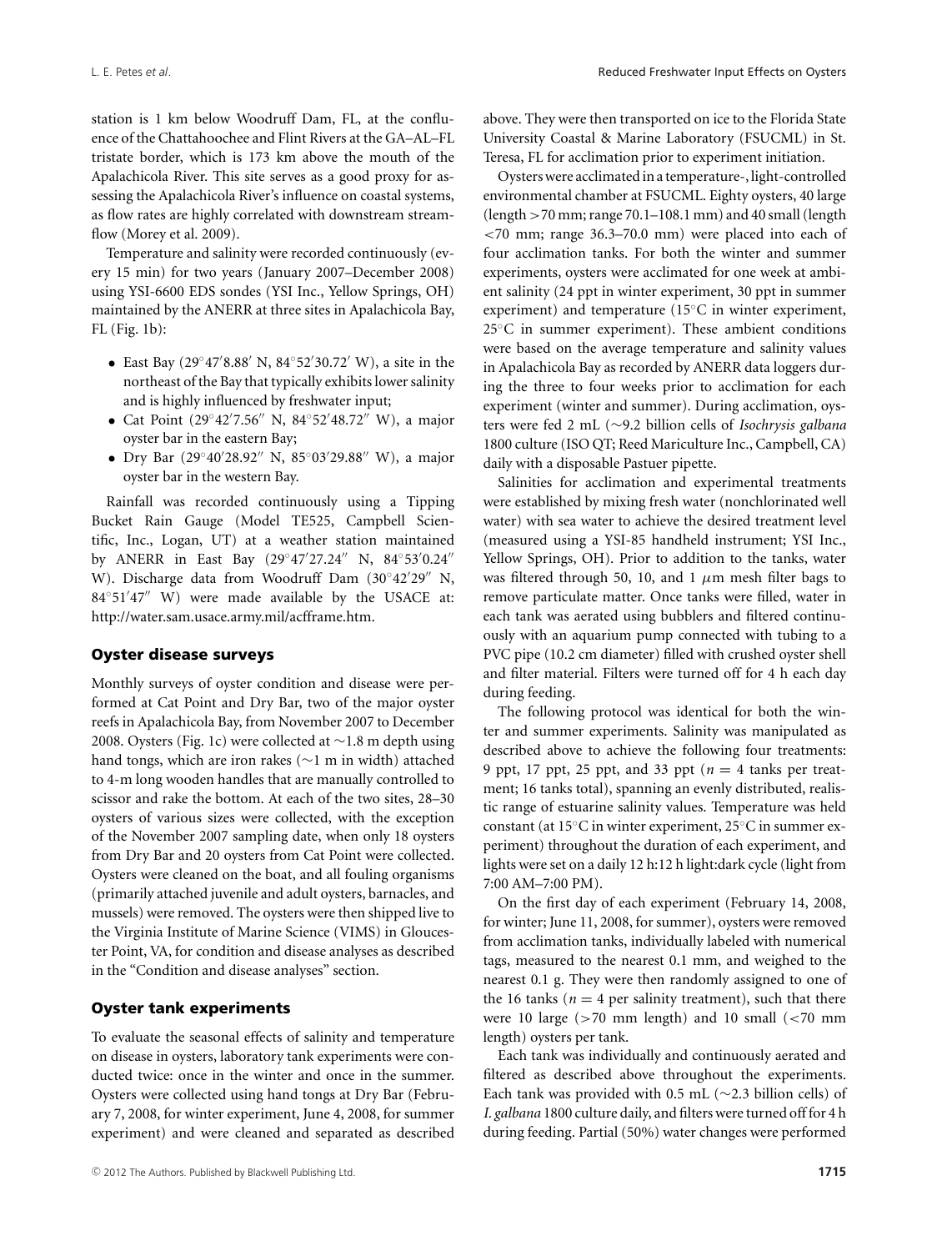weekly, and water quality parameters (nitrite, nitrate, ammonium) were quantified several times throughout the experiment to ensure that the frequency of water changes was sufficient for maintaining clean water. Salinity was checked daily to confirm that tank salinity matched the desired treatment values; no tank deviated from its treatment value by more than 2 ppt throughout both experimental runs, and most remained within 1 ppt. Oyster mortality was quantified daily, and dead oysters were documented and removed.

At the end of five weeks (March 18, 2008, for winter; July 16, 2008, for summer), the experiments were terminated. From the surviving oysters in each tank, five large and five small individuals were randomly selected and shipped live to VIMS for condition and disease analyses.

#### **Condition and disease analyses**

Condition index was assessed as an indicator of sublethal stress. Oysters with low condition indices have a lower ratio of tissue to shell, which can indicate lowfood availability, high disease load, and/or reduced reproductive potential. Oysters were dissected, tissues and shells were separated and weighed, and a wet-weight condition index was developed as follows:

$$
Condition Index = \frac{Total Tissue Weight}{Total Shell Weight}
$$

Dermo infection (presence/absence) and infection intensities were determined for each individual using Ray's Fluid Thioglycollate Medium (RFTM; Ray 1954) and microscopy (Olympus BX51; Olympus America Inc., Center Valley, PA). Weighted prevalence was then assigned to categories based on the number of parasite cells in the preparations of oyster host tissue, using a modified version of the semiquantitative scale of Ray (1954) as described in Table 1.

All analyses were performed using JMP 7.0 statistical software (SAS Institute Inc., Cary, NC). Salinity in Apalachicola Bay (calculated as average daily salinity from East Bay, Cat Point, and Dry Bar), local rainfall (average daily rainfall for East Bay), and upstream dam discharge (average daily discharge from Woodruff Dam) were averaged for each month from January 2007 to December 2008. Linear regressions were performed on thesemonthly averages to analyze the relationships between Woodruff Dam discharge and downstream salinity for each site in Apalachicola Bay. In addition, regressions were conducted to determine the relationships between local rainfall and salinity at each Apalachicola Bay site.

For the oyster disease surveys, linear regressions were performed using monthly average data to investigate relationships between: temperature and condition index, salinity and condition index, temperature and weighted prevalence, salinity and weighted prevalence, temperature and salinity, and weighted prevalence and condition index for oysters at each of the two sites (Cat Point and Dry Bar).

For the laboratory experiment, three-way ANOVAs were conducted with season, salinity, oyster size, and all possible interactions as explanatory variables for the following separate response variables: mortality, condition index, and weighted prevalence. Tukey–Kramer honestly significant difference (HSD) post-hoc tests were performed to determine significant differences between pairwise comparisons. Data were transformed as follows to improve normality: mortality data were arcsin square root transformed, and condition index data and weighted prevalence data were natural log transformed. Regression analyses were performed using transformed averages from each tank to determine the linear relationships between (1) weighted prevalence and condition index, (2) condition index and mortality, and (3) weighted prevalence and mortality.

**Table 1.** Semi-quantitative scale for categorizing weighted prevalence of Dermo infection in oysters, modified from Ray (1954).

| Weighted<br>prevalence | <b>Infection</b><br>intensity | Description                                                                                                                                                                                                                                                        |
|------------------------|-------------------------------|--------------------------------------------------------------------------------------------------------------------------------------------------------------------------------------------------------------------------------------------------------------------|
| 0                      | No infection                  | No cells per preparation                                                                                                                                                                                                                                           |
| 0.5                    | Rare                          | One to two cells per preparation                                                                                                                                                                                                                                   |
| 1                      | Very light                    | 3-10 cells per preparation                                                                                                                                                                                                                                         |
|                        | Light                         | 11-100 cells per preparation                                                                                                                                                                                                                                       |
| 2                      | Light-moderate                | Some areas entirely free of parasites, and other areas show localized concentrations of $\sim$ 25–50 cells. In some cases,<br>parasites are scattered uniformly throughout the preparation such that $2-3$ are seen in each field at $100 \times$<br>magnification |
| 3                      | Moderate                      | Parasites so numerous in the tissues that some can be found in every field at $100 \times$ magnification, although the<br>masses of parasite cells are fairly localized                                                                                            |
| $\overline{4}$         | Moderate-heavy                | Parasites present in large numbers. Less than one-half of the tissue appears blue macroscopically                                                                                                                                                                  |
| 5                      | Heavy                         | Parasites occur in enormous numbers. Major part of the tissue appears green-blue to blue-black in color<br>macroscopically                                                                                                                                         |
|                        | Very heavy                    | Parasites occur in enormous numbers. Entire tissue appears blue-black macroscopically                                                                                                                                                                              |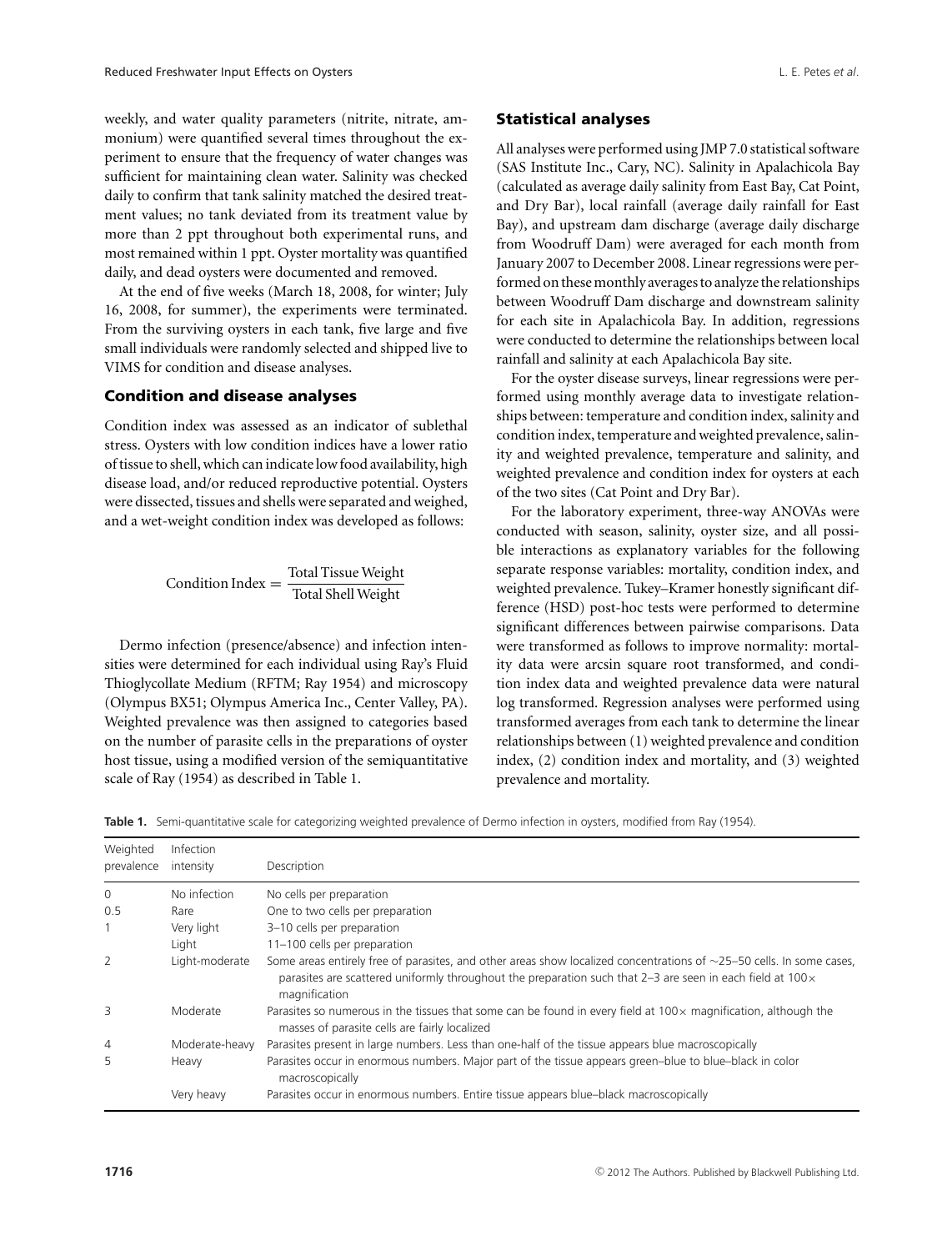

**Figure 2.** The 2007–2008 drought (black line, depicting flow) within the context of historical 28-day average discharge (from 1930 to 2008) developed using the USGS Streamflow Duration Hydrograph Builder (http://waterwatch.usgs.gov/index.php) for USGS station 02358000, 1 km below Woodruff Dam.

## **Results**

#### **Environmental monitoring**

Comparisons of streamflow data from 2007 to 2008 to historical streamflow over an 88-year period indicated the severity of the drought event (Fig. 2). During the majority of 2007 and for several months of 2008, streamflow fell far below normal, with prolonged periods in the 10th percentile, and reaching near-minimum or minimum flow rates on multiple occasions (Fig. 2).

There was a strong relationship between Woodruff Dam discharge and Apalachicola Bay salinity at each of the three sites (Fig. 3a and b), which can be described using the following equations:

East Bay Salinity =  $21.66 - 0.00066 \times$  Dam Discharge

$$
(F_{1,22} = 16.17, \ P = 0.0006, R^2 = 0.42).
$$

Cat Point Salinity =  $30.86 - 0.0006 \times$  Dam Discharge

 $(F_{1,22} = 22.62, P < 0.0001, R^2 = 0.51).$ 

Dry Bar Salinity =  $31.06 - 0.0007 \times$  Dam Discharge

$$
(F_{1,22}=65.46,\,P<0.0001,\,R^2=0.75).
$$

In contrast, there was no relationship between local rainfall and Apalachicola Bay salinity at any of the three sites (Fig. 3c): East Bay ( $F_{1,22} = 0.001$ ,  $P = 0.97$ ,  $R^2 = 0.00$ ), Cat Point ( $F_{1,22} = 0.008$ ,  $P = 0.93$ ,  $R^2 = 0.0004$ ), or Dry Bar  $(F_{1,22} = 2.21, P = 0.15, R^2 = 0.09).$ 

#### **Oyster disease surveys**

Average salinity between November 2007 and December 2008 ranged from  $13.3 + 1.0$  ppt to  $32.6 + 0.6$  ppt at Cat Point and from  $12.9 + 1.0$  ppt to  $29.9 + 0.5$  ppt at Dry Bar (Fig. 4a). Average temperature was very similar in timing and magnitude at both sites, ranging from  $12.5 + 0.4°C$  to  $30.1 + 0.2°C$ at Cat Point and from 12.3  $\pm$  0.5°C to 30.0 + 0.1°C at Dry Bar (Fig. 4b). The percentage of oysters infected with Dermo was high during each sampling period, ranging from 53.3% to 95.0% at Cat Point and from 53.3% to 93.3% at Dry Bar.

Cat Point weighted prevalence ranged from  $0.73 + 0.14$ to 1.90  $\pm$  0.19, and Dry Bar weighted prevalence ranged from 0.57  $+$  0.13 to 1.48  $+$  0.25 (Fig. 4c). There was no relationship between temperature and weighted prevalence at either Dry Bar (F<sub>1,11</sub> = 0.30,  $P = 0.60$ ,  $R^2 =$ 0.03) or Cat Point  $(F_{1,11} = 0.60, P = 0.45, R^2 = 0.05)$ .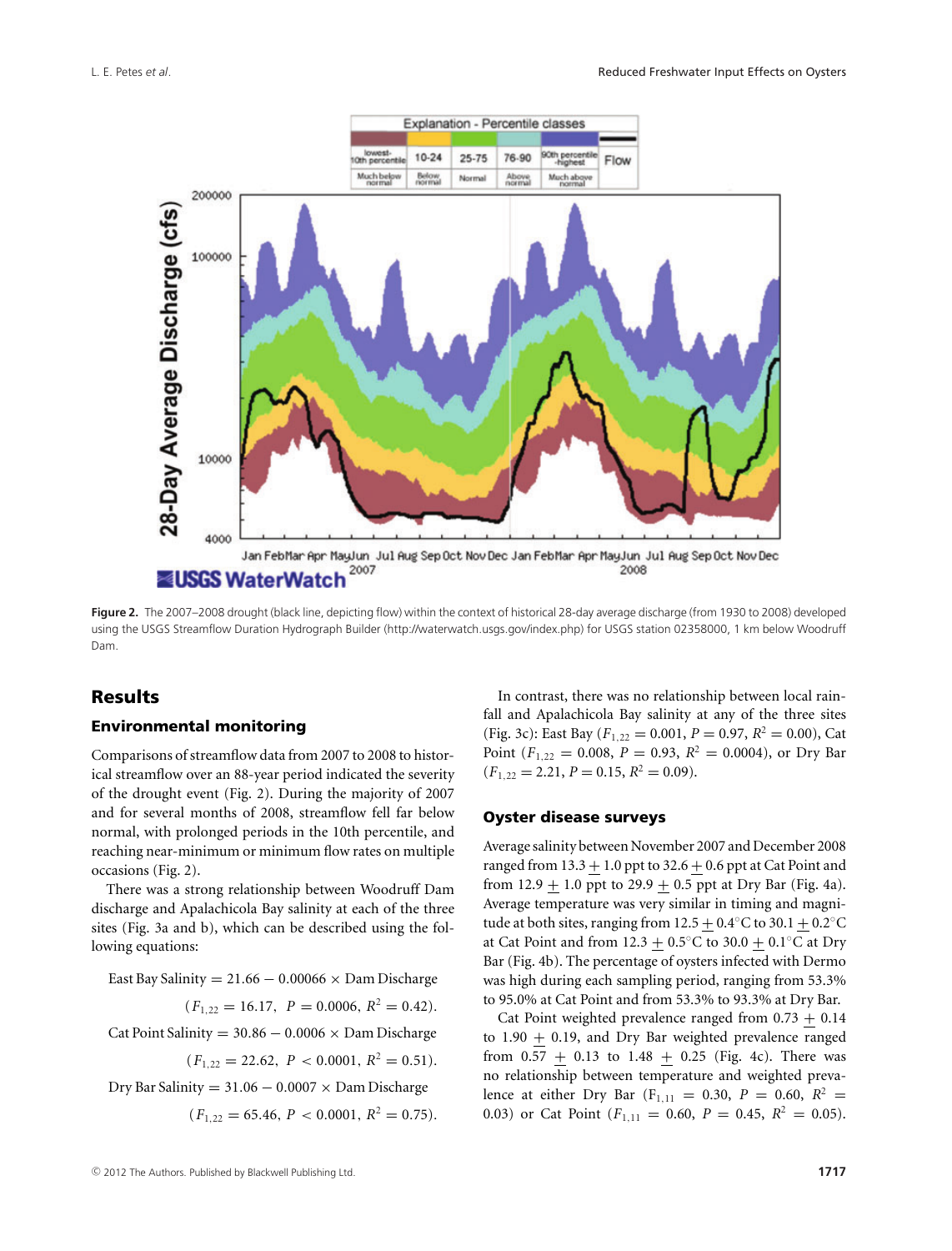

Figure 3. (a) Monthly average salinity from East Bay in Apalachicola Bay and monthly average dam discharge at Woodruff Dam. Y-error bars indicate standard error. (b) Scatterplot of monthly average salinity from East Bay, Dry Bar, and Cat Point in Apalachicola Bay versus monthly average dam discharge at Woodruff Dam. (c) Scatterplot of monthly average salinity from East Bay, Dry Bar, and Cat Point in Apalachicola Bay versus monthly average local rainfall in Apalachicola.

There was a slight (but statistically insignificant) positive relationship between salinity and weighted prevalence at Cat Point  $(F_{1,11} = 3.42, P = 0.09, R^2 = 0.24)$ ; there was no relationship at Dry Bar  $(F_{1,11} = 0.02, P = 0.89,$  $R^2 = 0.002$ .

Condition index ranged from  $0.13 + 0.00$  to  $0.18 + 0.01$ at Cat Point and from  $0.14 \pm 0.01$  to  $0.21 + 0.01$  at Dry Bar (Fig. 4d). In Dry Bar oysters, there were negative relationships between temperature and condition index  $(F_{1,10} = 15.58,$  $P = 0.003$ ,  $R^2 = 0.61$ ), as well as between salinity and condition index ( $F_{1,10} = 6.16$ ,  $P = 0.03$ ,  $R^2 = 0.38$ ). A positive relationship was found between temperature and salinity at Dry Bar ( $F_{1,11}$  = 12.29,  $P$  = 0.005,  $R^2$  = 0.53), and a period of both high salinity and high temperature from May through September 2008 coincided with low condition index (Fig. 4a, b, and d), suggesting potential synergistic effects of salinity and temperature. No relationships were found with either temperature ( $F_{1,10} = 0.02$ ,  $P = 0.88$ ,  $R^2 = 0.002$ ) or salinity  $(F_{1,10} = 1.67, P = 0.23, R^2 = 0.14)$  and condition index for Cat Point oysters. In contrast to Dry Bar, there was no relationship between temperature and salinity at Cat Point  $(F_{1,11} = 0.03,$  $P = 0.87$ ,  $R^2 = 0.002$ ), and there were no periods when both high salinity and high temperature coincided (Fig. 4a and b). In general, there was less variability in condition index throughout the sampling period at Cat Point than at Dry Bar (Fig. 4d).

There was a negative relationship between weighted prevalence and condition index for oysters at Dry Bar  $(F_{1,10} = 6.37,$  $P = 0.03$ ,  $R<sup>2</sup> = 0.39$ ); there was no relationship at Cat Point  $(F_{1,10} = 0.22, P = 0.65, R^2 = 0.02).$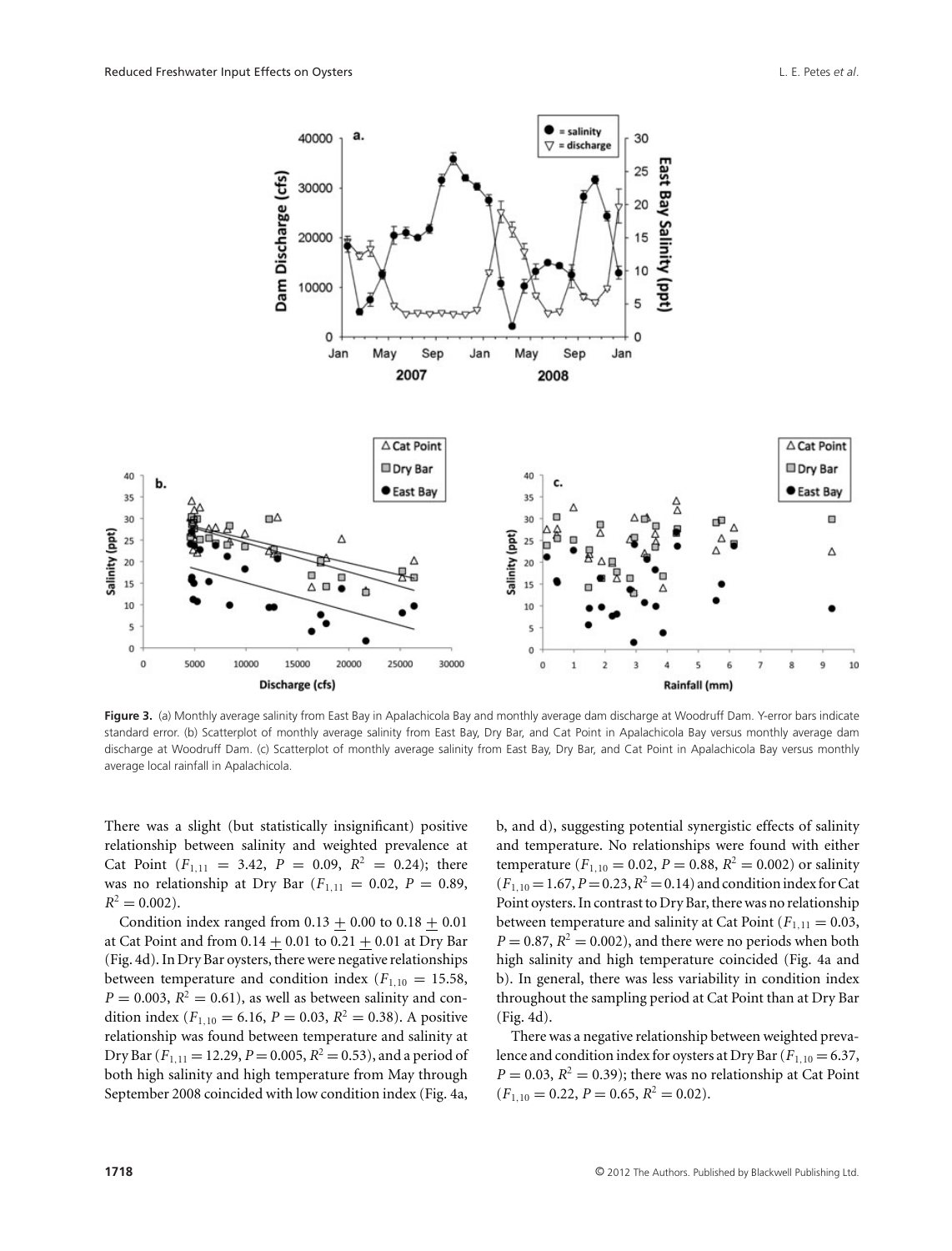

Figure 4. Oyster survey data from Cat Point and Dry Bar. Monthly average salinity (a), monthly average temperature (b), Dermo weighted prevalence (c), and condition index (d) from November 2007 to December 2008. Y-error bars indicate standard error.

#### **Oyster tank experiments**

Oyster mortality was higher overall in the summer experiment than in the winter experiment ( $F_{1,48} = 21.73$ ,  $P <$ 0.0001, Table 2, Fig. 5), demonstrating a strong seasonal effect. In addition, mortality was higher in general for large oysters than small oysters ( $F_{1,48} = 4.30$ ,  $P = 0.04$ ), indicating size-specific responses, and was highest overall for large oysters in the summer  $(F_{1,48} = 4.30, P = 0.04)$ . Mortality was highest at 33 ppt, intermediate at 25 ppt, and lowest at 17 and 9 ppt ( $F_{3,48} = 5.23, P = 0.003$ ), indicating that oyster mortality increases with high salinity.

Condition index of oysters was higher in the winter than in the summer ( $F_{1,48} = 153.33, P < 0.0001$ , Table 2, Fig. 6). Large oysters had higher condition indices than did small oysters ( $F_{1,48} = 16.03, P = 0.0002$ ). There was no effect of salinity on condition index ( $F_{3,48} = 1.71, P = 0.18$ ).

Weighted prevalence of Dermo disease in oysters was higher in the summer than in the winter  $(F_{1,48} = 73.42,$ *P* < 0.0001, Table 2, Fig. 7), indicating that severity of disease was higher in the warmer months. Large oysters had higher weighted disease prevalence than did small oysters  $(F_{1,48} =$ 4.31,  $P = 0.04$ ), which may have contributed to size-specific mortality. Oysters of both size classes in the summer had higher weighted prevalence than did large oysters in the winter, which had higher weighted prevalence than small oysters in the winter ( $F_{1,48} = 6.65, P = 0.01$ ). There was no effect of salinity on weighted prevalence  $(F_{3,48} = 1.96, P = 0.13)$ .

There were negative relationships between weighted prevalence and condition index ( $F_{1,62} = 28.43$ ,  $P < 0.0001$ ,  $R^2 =$ 0.31), as well as between condition index and mortality ( $F_{1,62}$ )  $= 8.92, P = 0.004, R<sup>2</sup> = 0.13$ . In addition, there was a positive relationship between weighted prevalence and mortality  $(F_{1,62} = 12.69, P = 0.0007, R^2 = 0.17).$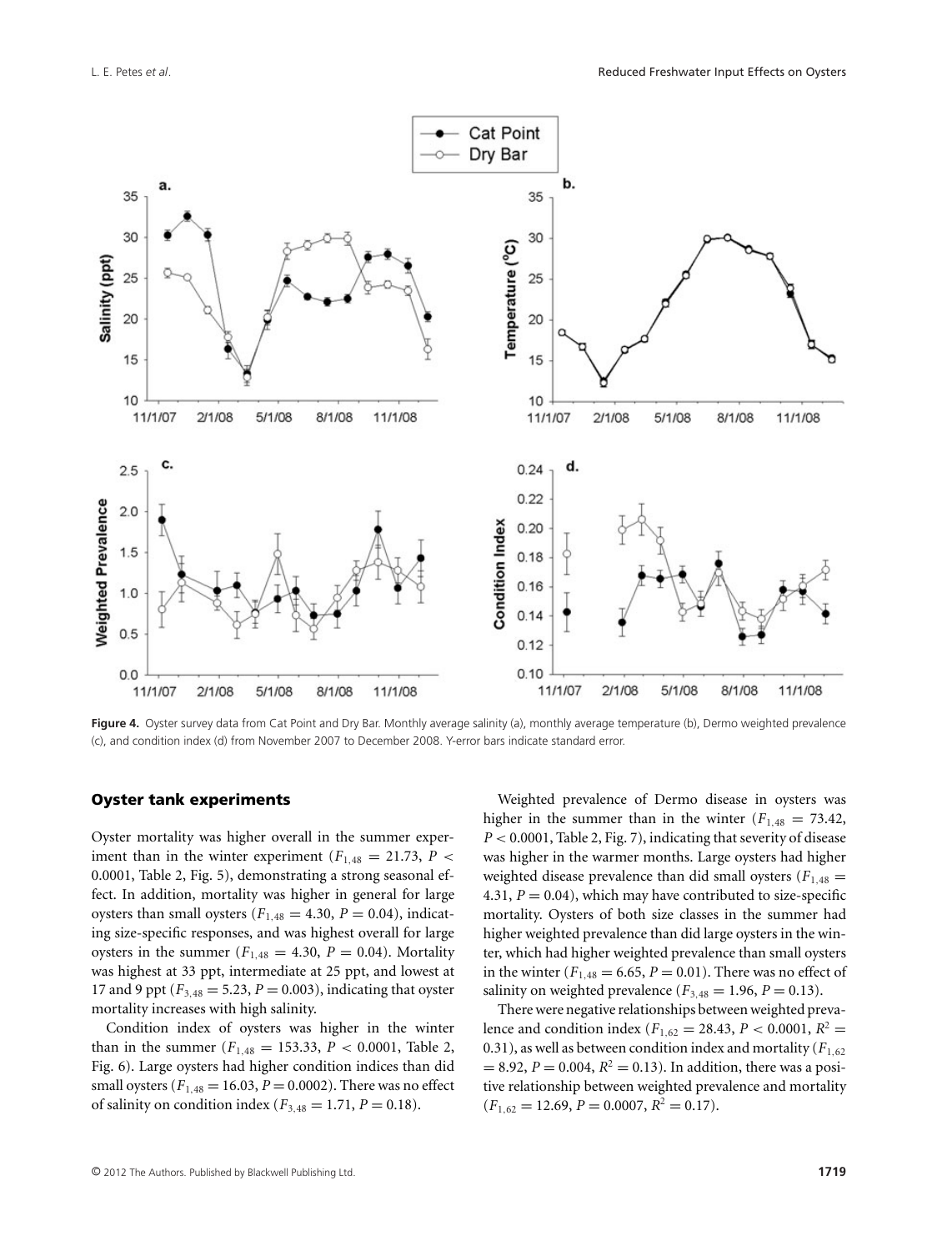|                                               | Mortality |           |       |          | Condition index |           |        |          | Weighted prevalence |           |       |          |
|-----------------------------------------------|-----------|-----------|-------|----------|-----------------|-----------|--------|----------|---------------------|-----------|-------|----------|
| Parameter                                     | df        | <b>SS</b> | F     | P        | df              | <b>SS</b> | F      | P        | df                  | <b>SS</b> | F     | P        |
| Season                                        |           | 0.76      | 21.73 | < 0.0001 |                 | 3.04      | 153.33 | < 0.0001 |                     | 15.79     | 73.42 | < 0.0001 |
| Salinity                                      | 3         | 0.55      | 5.23  | 0.003    | 3.              | 0.10      | 1.71   | 0.18     | 3                   | 1.26      | 1.96  | 0.13     |
| Oyster size                                   |           | 0.15      | 4.30  | 0.04     |                 | 0.32      | 16.03  | 0.0002   |                     | 0.93      | 4.31  | 0.04     |
| Salinity $\times$ Season                      | 3         | 0.19      | 1.80  | 0.16     | 3               | 0.20      | 3.34   | 0.03     | 3                   | 0.35      | 0.53  | 0.66     |
| Salinity $\times$ Oyster size                 | 3         | 0.10      | 0.99  | 0.41     | 3               | 0.05      | 0.85   | 0.47     | 3                   | 0.15      | 0.24  | 0.87     |
| Season $\times$ Oyster size                   |           | 0.15      | 4.30  | 0.04     |                 | 0.004     | 0.18   | 0.67     |                     | 1.43      | 6.65  | 0.01     |
| Season $\times$ Salinity $\times$ Oyster size | 3         | 0.10      | 0.99  | 0.41     | 3               | 0.07      | 1.15   | 0.34     | 3                   | 0.02      | 0.03  | 0.99     |
| Error                                         | 48        | 2.00      |       |          | 48              | 0.95      |        |          | 48                  | 10.32     |       |          |
| Total                                         | 63        | 3.67      |       | 0.0002   | 63              | 4.72      |        | < 0.0001 | 63                  | 30.25     |       | < 0.0001 |

Table 2. Results of three-way ANOVAs testing effects of season, salinity, oyster size, and all possible interactions on arcsin-square-root transformed mortality, ln-transformed condition index, and ln-transformed weighted prevalence. Bolded numbers indicate statistical significance (*P* < 0.05).

## **Discussion**

The synergistic effects of temperature and salinity are among the more dominant factors affecting the biology of estuarine organisms (Shumway 1996). Results of this study showed that oyster mortality was strongly linked to both salinity and seasonal temperature. In the winter, when Dermo (*P. marinus*) typically remains dormant due to cold water temperatures, mortality in the experiment was low at all salinities. The synergistic effects of low temperature and low salinity have been shown to reduce Dermo cell viability (La Peyre et al. 2010). In the summer experiment, in temperature conditions favoring



Small Large  $\triangledown$ 0.30 a. Winter  $0.25$ **Condition Index** Ť  $0.20$ Y ŏ ě  $0.15$  $0.10$  $0.05$  $0.00$ 9 33 17 25 Salinity (ppt)  $0.30$ b. Summer  $0.25$ **Condition Index**  $0.20$  $0.15$ ũ Ω  $0.10$ 0.05  $0.00$ 9  $17$ 25 33 **Salinity (ppt)** 

**Figure 5.** Oyster mortality in the winter (a) and summer (b) tank experiments. Y-error bars indicate standard error.

Figure 6. Oyster condition index (tissue weight/shell weight) in the winter (a) and summer (b) tank experiments. Y-error bars indicate standard error.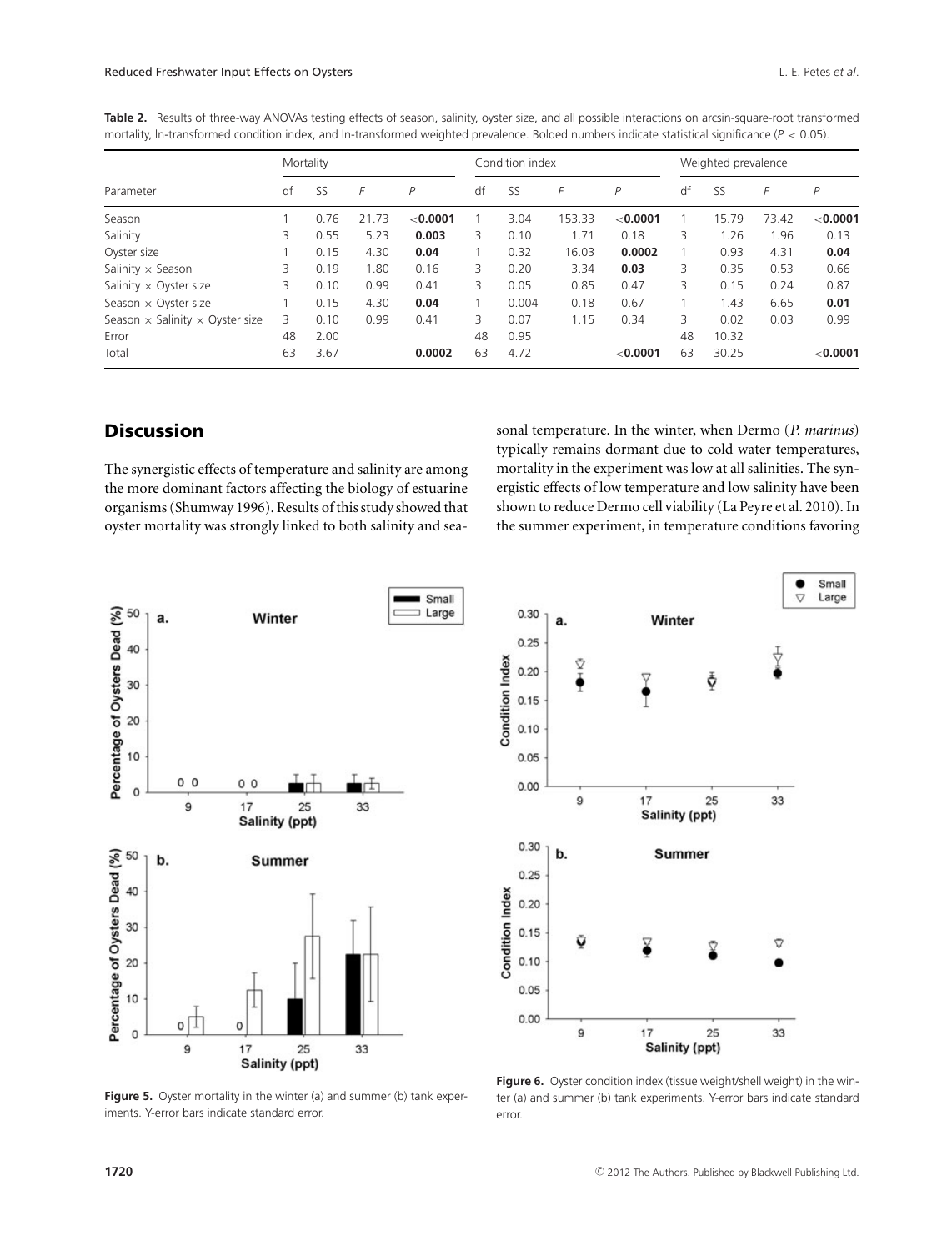

**Figure 7.** Oyster weighted prevalence in the winter (a) and summer (b) tank experiments. Y-error bars indicate standard error.

parasite proliferation, mortality was highest at high salinity (33 ppt), intermediate at 25 ppt, and the lowest in low salinity (17 and 9 ppt). These findings are consistent with previous studies (e.g., Chu et al. 1994; Chu and Volety 1997), which indicated that Dermo-related impacts are maximized when both temperature and salinity are elevated.

A negative relationship was documented between Dermo weighted prevalence and condition index in both the experiment and in the field survey (for Dry Bar oysters), which aligns with previous findings that Dermo infection can negatively affect oyster condition index (e.g., Dittman et al. 2001) and reproduction (e.g., Barber 1996). Reduced oyster condition has implications for the seafood industry, as economic value is often assigned to the weight of shucked tissue. In addition, low condition indices often correspond with reduced reproductive potential (i.e., less reproductive tissue and therefore fewer viable gametes), having potential consequences for future oyster population sizes.

Oysters in the experiment exhibited size-specific mortality, as large oysters died more frequently than small oysters, particularly in the summer. No mortality of small oysters occurred in either season at salinities below 25 ppt. In contrast, some level of mortality was exhibited for large oysters at all salinities in the summer experiment, with ∼20–30% mortality at 25 and 33 ppt. These mortality rates are likely lower than the mortality rates that occurred in Apalachicola Bay during the severe and prolonged drought event of 2007–2008, as the laboratory exposure to high-salinity conditions lasted only five weeks. Field observational data confirmed that the five-week laboratory exposures were conservative compared to high-salinity conditions on Apalachicola Bay oyster bars. When Woodruff Dam was set at minimum flow (5000 cfs) from June to December 2007 to retain water for upstream use, average monthly salinity at Cat Point and Dry Bar remained above 25 ppt for the entire 7-month duration. In addition, daily average salinity at Cat Point remained at or above 33 ppt for an entire seven-week period from September 18 to November 3, 2007, with the exception of two 1-day decreases (to 27 and 32 ppt) and one 4-day decrease (salinities ranging from 24 to 31 ppt). This evidence indicates that oysters in Apalachicola Bay experience chronic exposure to high-salinity water during drought, placing them at high risk of disease-related mortality. It is also likely that these highsalinity conditions led to reduced growth, given that salinity exceeded optimal ranges for oyster growth (estimated at 20–25 ppt for Cat Point and 17–26 ppt for Dry Bar; Wang et al. 2008).

Disease-related effects of high salinity on oyster growth and mortality can impact the success of oyster fisheries. The legal size limit for oyster harvest in Apalachicola Bay is 76 mm (Florida FWC Regulation CH 46–27), which is similar to the experiment's "large" size class (>70 mm) and a size that Apalachicola oysters typically reach within 18 months (Ingle and Dawson 1952). Oysters become susceptible to mortality from Dermo infection in only their second year of life (Ford and Tripp 1996). Therefore, reduced growth rates resulting from high-salinity conditions means that many oysters may not reach harvestable size before dying from Dermo disease. This causes challenges for fisheries management and fisherydependent economies. Oyster declines also lead to the loss of valuable ecosystem services, such as water filtration, food for predators, and the provision of habitat for a diversity of reef-associated species.

In addition to impacts on oysters, other ecosystem-level consequences were documented in ANERR during the 2007 drought event. Declines were observed in the tape grass, *Vallisneria americana*, within the lower Apalachicola River and its distributaries (ANERR, unpubl. data), resulting in the loss of habitat for vegetation-dependent fish and invertebrates. In Apalachicola Bay, reductions occurred in species typically found in shallow, lower-salinity waters, including shads, pogies, Gulf and southern flounders, mullet, sheepshead, and redfish (ANERR, unpubl. data). In contrast, increases were found for species that use high-salinity, seagrass areas, such as pinfish, pigfish, jennies, lizardfish, silver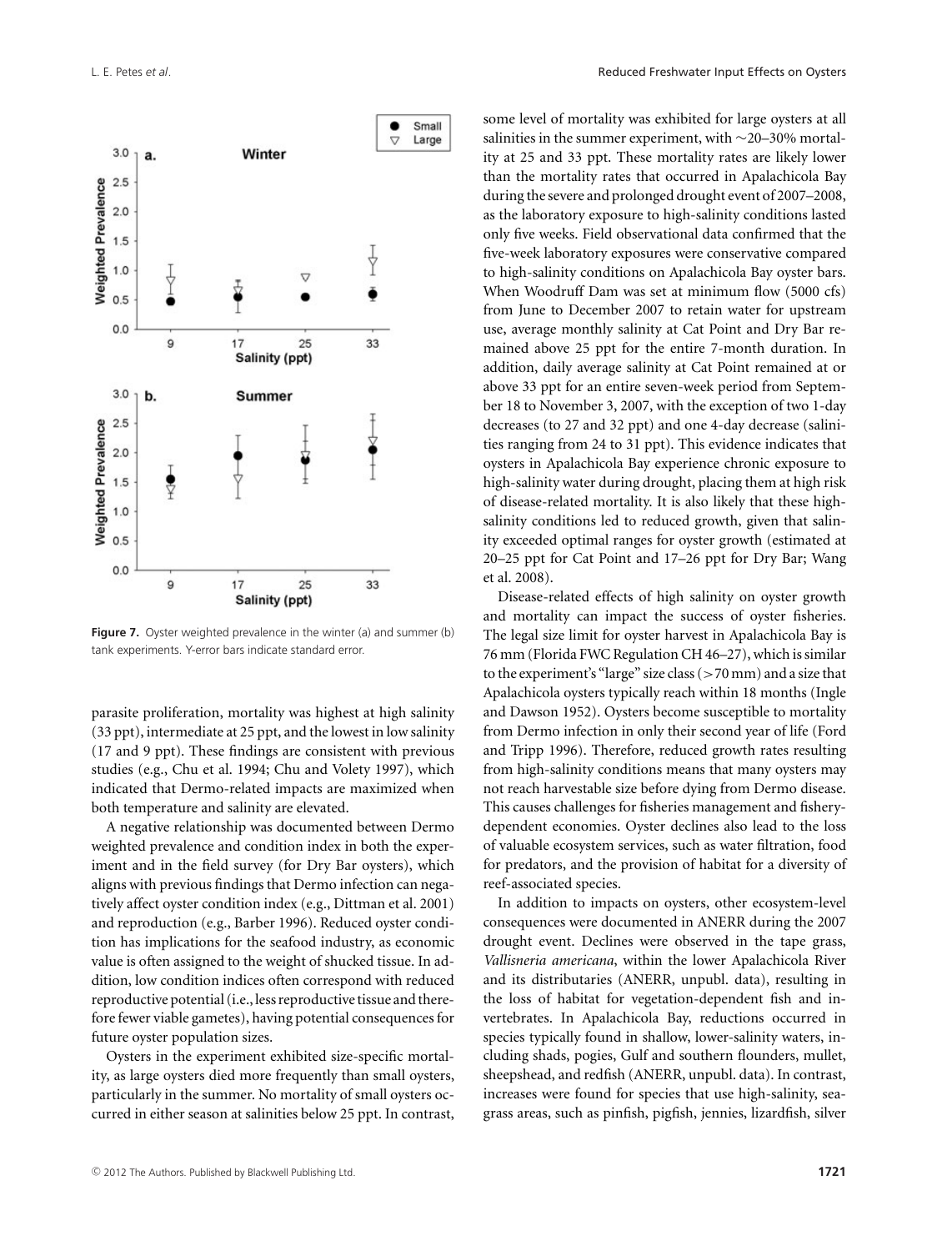perch, and snappers (ANERR, unpubl. data). Species typically found offshore began to appear in the Bay and over the seagrass beds behind the Bay's barrier islands (ANERR, unpubl. data). In general, shifts in composition occurred, with higher-salinity species moving into habitats that are typically dominated by lower-salinity species. Reduced nutrient input from the Apalachicola River during low-flow years is hypothesized to lead to declines in offshore productivity, with consequences for commercially important fisheries (Morey et al. 2009). These changes can influence trophic relationships, other species interactions, and ecosystem function, as well as the economies and societies that depend on healthy ecosystems for their livelihoods and well-being.

The results of this study have important implications for water resource management. Upstream releases of freshwater during prolonged periods of high temperature and high salinity could potentially be used to help ameliorate diseaserelated mortality in downstream oyster populations (La Peyre et al. 2009). The laboratory experiment revealed a possible "tipping point" between salinity values of 17 and 25 ppt, at which prolonged exposure increases mortality rates of large oysters and becomes lethal for small oysters. It is possible that summertime freshwater releases, if the magnitude and timing were carefully calculated, could substantially reduce stress for oysters and other estuarine organisms. This would require a more integrated watershed management approach that explicitly incorporates downstream ecosystem health into upstream policy and decision-making processes.

Climate variability, climate change, and human population growth exacerbate the existing challenges for sustainable water, coastal, and marine resource management (Vörösmarty et al. 2000; Christensen et al. 2004; Tompkins and Adger 2004). The prolonged drought event that occurred during this study was associated with a moderate La Niña. During La Niña events, U.S. southeastern states are typically warmer and drier (Philander 1989), creating conditions favoring Dermo proliferation (Soniat et al. 2009), and Apalachicola River flow is anomalously low (Morey et al. 2009). Increases in the frequency and severity of regional drought events are predicted for the U.S. southeast under climate change scenarios (US-GCRP 2009). In addition, population growth in this region continues to be rapid. Between 2000 and 2010, the south accounted for 54.4% of the U.S. population growth, and the metropolitan Atlanta area grew by 24.0% (Mackun and Wilson 2011). These pressures will lead to additional constraints on resources that are already limited, particularly during drought.

The U.S. southeast region serves as a microcosm of global sustainability issues. Over 1 billion people currently live in areas that are likely to require management intervention because of water stress by the year 2050 (Palmer et al. 2008). To meet the demands of the coming decades, there is an urgent need for more coordinated and adaptive water resource

management that integrates considerations of the valuable ecosystem services on which humans depend (Duda and El-Ashry 2000; Milly et al. 2008).

#### **Acknowledgments**

Thanks to FSUCML staff, particularly B. Henderson and M. Daniels, for support in setting up the experiments, to AN-ERR staff (B. Dean, L. Edmiston, M. Lamb, N. Selly, J. Wanat, and J. Wren) for access to environmental data, boats, and help in the field, and to VIMS Shellfish Pathology Laboratory (R. Carnegie, R. Crockett, and S. Denny) for conducting the oyster disease analyses. M. Callaghan and R. Herron provided assistance with the laboratory experiments. Thanks to F. Coleman, N. Jue, K. Kingon, C. Koenig, and J. Nelson for input on experimental design, to B. Bancroft, R. Hughes, D. Kimbro, B. Menge, and C. Stallings for advice on statistics, and to B. Bancroft, F. Coleman, and J. Wanat for incredibly useful comments on drafts. This study was funded by FSUCML, and the NOAA Climate Program Office provided generous support for the publication of this manuscript.

#### **References**

- Arnell, N. W. 1999. Climate change and global water resources. Global Environ. Change 9:S31–S49.
- Ashton, P. J. 2002. Avoiding conflicts over Africa's water resources. Ambio 31(3):236–242.
- Barber, B. J. 1996. Gametogenesis of eastern oysters, *Crassostrea virginica* (Gmelin, 1791), and Pacific oysters, *Crassostrea gigas* (Thunberg, 1793) in disease-endemic lower Chesapeake Bay. J. Shellfish Res. 15(2):285–290.
- Burchfield, M., H. G. Overman, D. Puga, and M. A. Turner. 2004. Causes of sprawl: a portrait from space. Q. J. Econ. 121:587–633.
- Census Bureau. 2007. 50 fastest-growing Metro areas concentrated in West and South. Press release from April 5, 2007. Available at http://www.census.gov/newsroom/releases/ archives/population/cb07-51.html. Accessed June 5, 2011.
- Christensen, N. S., A. K. Wood, N. Voisin, D. P. Lettenmaier, and R. N. Palmer. 2004. The effects of climate change on the hydrology and water resources of the Colorado River basin. Climatic Change 62:337–363.
- Chu, F. E. and J. F. La Peyre. 1993. *Perkinsus marinus* susceptibility and defense-related activities in eastern oysters *Crassostrea virginica*: temperature effects. Dis. Aquat. Organ. 16:223– 234.
- Chu, F. E., and A. K. Volety. 1997. Disease processes of the parasite *Perkinsus marinus* in eastern oyster *Crassostrea virginica*: minimum dose for infection initiation, and interaction of temperature, salinity and infective cell dose. Dis. Aquat. Organ. 28:61–68.
- Chu, F. E., A. K. Volety, and G. Constatin. 1994. Synergistic effects of temperature and salinity on the response of oysters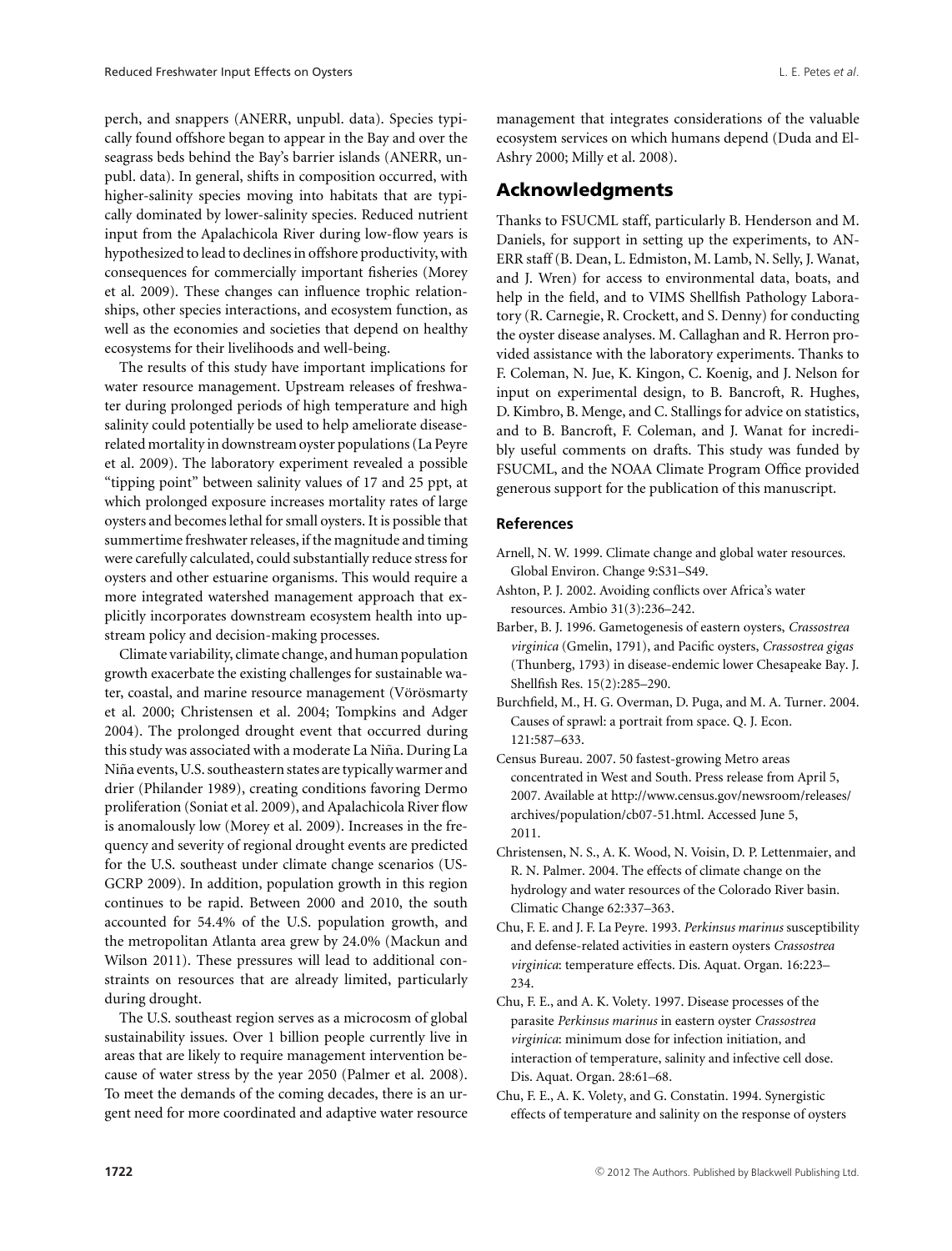(*Crassostrea virginica*) to the pathogen *Perkinsus marinus*. J. Shellfish Res. 13:293.

Coen, L. D., and R. E. Grizzle. 2007. The importance of habitat created by molluscan shellfish to managed species along the Atlantic Coast of the United States. Pp. 108 *in* J. Thomas and J. Nygard, eds. Habitat management series. Atlantic States Marine Fisheries Commission, Washington, DC.

CRS. 2008. Report for Congress:

Apalachicola-Chattahoochee-Flint (ACF) drought: federal water management issues (Carter NT, Corn ML, Abel A, Kaplan SM, Buck EH, Brougher C, Alexander K). United States Congressional Research Service, Washington, DC.

Dittman, D. E., S. E. Ford, and D. K. Padilla. 2001. Effects of *Perkinsus marinus* on reproduction and condition of the eastern oyster, *Crassostrea virginica*, depend on timing. J. Shellfish Res. 20:1025–1034.

Duda, A. M., and M. T. El-Ashry. 2000. Addressing the global water and environment crises through integrated approaches to the management of land, water and ecological resources. Water Int. 25:115–126.

Edmiston, H. L. 2008. A river meets the bay: a characterization of the Apalachicola River and Bay system. Apalachicola National Estuarine Research Reserve. Available at http://www.dep.state. fl.us/coastal/downloads/management\_plans/A\_River\_Meets \_the\_Bay.pdf. Accessed September 2011.

Fitzhugh, T. W., and B. D. Richter. 2004. Quenching urban thirst: growing cities and their impacts on freshwater ecosystems. BioScience 54:741–754.

Ford, S. E., and M. Tripp. 1996. Diseases and defense mechanisms. Pp. 581–660 *in* V. S. Kennedy, R. I. E. Newell, and A. F. Eble, eds. The eastern oyster: *Crassostrea virginica*. Maryland Sea Grant College, College Park, MD.

Fulton, W., R. Pendall, M. Nguyen, and A. Harrison. 2001. Who sprawls most? How growth patterns differ across the U.S. *Survey Series*. The Brookings Institution, Washington, DC.

Ingle, R. M. and C. E. Dawson. 1952. Growth of the American oyster *Crassostrea virginica* (Gmelin) in Florida waters. Bull. Mar. Sci. Gulf Caribbean 2:393–404.

IPCC. 2007. Climate Change 2007: Synthesis Report. Core Writing Team, R. K. Pachauri and A. Reisinger, eds. Cambridge Univ. Press, Cambridge, UK and New York, NY, USA.

Karr, J. R. 1991. Biological integrity: a long-neglected aspect of water resource management. Ecol. Appl. 1:66–84.

La Peyre, M. K., A. D. Nickens, A. K. Volety, G. S. Tolley, and J. F. La Peyre. 2003. Environmental significance of freshets in reducing *Perkinsus marinus* infection in eastern oysters *Crassostrea virginica*: potential management applications. Mar. Ecol. Prog. Ser. 248:165–176.

La Peyre, M. K., B. Gossman, and J. F. La Peyre. 2009. Defining optimal freshwater flow for oyster production: effects of freshet rate and magnitude of change and duration on eastern oysters and *Perkinsus marinus* infection. Estuar. Coasts 32: 522–534.

La Peyre, M. K., S. M. Casas, M. Gayle, and J. F. La Peyre. 2010. The combined influence of sub-optimal temperature and salinity on the in vitro viability of *Perkinsus marinus*, a protistan parasite of the eastern oyster *Crassostrea virginica*. J. Invertebr. Pathol. 105:176–181.

Lenihan, H. S. 1999. Physical-biological coupling on oyster reefs: how habitat structure influences individual performance. Ecol. Monogr. 69:251–275.

Livingston, R. J. 1991. Historical relationships between research and resource management in the Apalachicola River estuary. Ecol. Appl. 1:361–382.

Livingston, R. J., X. Niu, G. F. Lewis, and G. C. Woodsum. 1997. Freshwater input to a Gulf estuary: long-term control of trophic organization. Ecol. Appl. 17:277–299.

Livingston, R. J., F. G. Lewis, G. C. Woodsum, X.-F. Niu, B. Galperin, W. Huang, J. D. Christensen, M. E. Monaco, T. A. Battista, C. J. Klein, et al. 2000. Modeling oyster population response to variation in freshwater input. Estuar., Coast., Shelf Sci. 50:655–672.

MacKenzie, C. L. 1996. Management of natural populations. Pp. 707–721 *in* V. S. Kennedy, R. I. E. Newell, and A. F. Eble, eds. The eastern oyster: *Crassostrea virginica*. Maryland Sea Grant College, College Park, MD.

Mackun, P., and S. Wilson. 2011. Population distribution and change: 2000 to 2010. 2010 U.S. Census Briefs C2010BR-01, Washington, DC.

Milly, P. C. D., J. Betancourt, M. Falkenmark, R. M. Hirsch, Z. W. Kundzewicz, D. P. Lettenmaier, and R. J. Stouffer. 2008 Stationarity is dead: whither water management? Science 319:573–574.

Morey, S. L., D. S. Dukhovskoy, and M. A. Bourassa. 2009. Connectivity of the Apalachicola River flow variability and the physical and bio-optical oceanic properties of the northern West Florida Shelf. Cont. Shelf Res. 29:1264–1275.

Palmer, M. A., C. A. R. Liermann, C. Nilsson, M. Flörke, J. Alcamo, P. S. Lake, and M. Bond. 2008. Climate change and the world's river basins: anticipating management options. Front. Ecol. Environ. 6:81–89.

Philander, G. 1989. El Niño and La Niña. Am. Sci. 77:451–459.

Powell, E. N., J. M. Klinck, E. E. Hofmann, and S. Ford. 1997. Varying the timing of oyster transplant: implications for management from simulation studies. Fisheries Oceanography 6:213–227.

Ray, S. M. 1954. Biological studies of *Dermocystidium marinum*, a fungus parasite of oysters. The Rice Institute Pamphlet, Special Issue, November 114. The Rice Institute, Houston, TX.

Ragone Calvo, L. M., C. F. Dungan, B. S. Roberson, and E. M. Burreson. 2003. Systematic evaluation of factors controlling *Perkinsus marinus* transmission dynamics in lower Chesapeake Bay. Dis. Aquat. Organ. 56:75–86.

Ruhl, J. B. 2005. Water wars, eastern style: divvying up the Apalachicola-Chattahoochee-Flint River basin. J. Contemp. Water Res. Educ. 131:47–54.